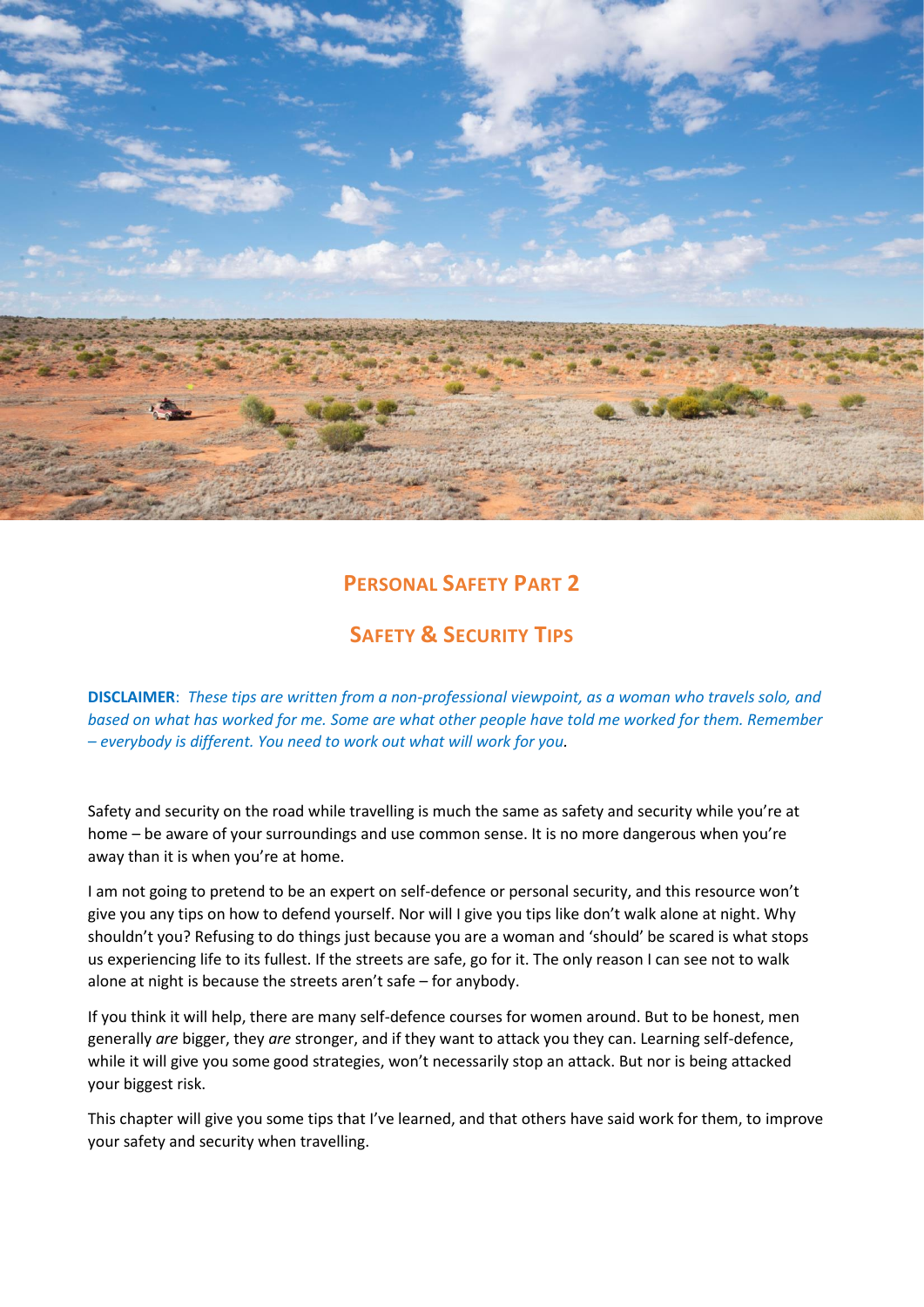# *Learn to differentiate 'fear' from 'real risk'*

Are you afraid of something because you've been told you should be, or because it's something that could actually happen?

### *"the only thing we have to fear is...fear itself " – Franklin D Roosevelt*

Fear of the unknown is perhaps our greatest fear – fear of not knowing what's out there, or not knowing what to do about it. We are afraid because we've been told to be afraid, that the world is a scary place. Sometimes it's difficult to articulate what it is we're afraid of, there's just this general fear of not being able to cope.

Whether it's a fear or a risk, it is still a valid concern. When you've been conditioned to be afraid of something it is very difficult to overcome that. And women *have* been conditioned to be afraid. We are always told not to antagonise people, not to walk alone, not to wear certain things, not to go to certain places, not to be loud. We're even told if we do become victims it must somehow have been out fault, we must have done something to cause it.

Is it any wonder we're afraid?

But knowing the difference between a fear because we've been told we should be afraid, and a real risk will help you to work out what strategies to put in place to overcome them. Do a risk analysis.

I'm more afraid of a snake getting into my swag than somebody sneaking up and attacking me in the middle of the night while I'm asleep. It's not to say the second won't happen, but the first is far more likely. So I take precautions to prevent it. I keep my swag zipped unless I'm getting into or out of it. I zip it up as soon as I get out of it in the morning, and pull the canvas up as well. And I make sure the zipper is fully closed. If there's no opening, nothing can get in. Still, I put something else in the swag at night to check for movement or lumps that shouldn't be there before I get in.

## *Trust your gut*

If you get into a situation that doesn't feel right, whether it's a camping spot, or talking with a group of people, or travelling on a certain road. Whatever it is – leave. Even if you don't know why you feel like that.

Often it's not until we've left a situation that we put our finger on what was wrong.

Even if nothing was wrong, the fact that you feel worried means you won't enjoy it. It's not worth staying if all you're going to do is worry.

#### *Let somebody know where you are and where you are going*

Good communications is one of the most important things you can put in place.

This includes making sure you have the correct tools (mobile phone, uhf, satellite phone) that work in your circumstances, to communicating with people regularly about where you are and what you are doing. Check in regularly so that people know you are OK, and know when to sound the alarm if you aren't.

#### Click here for more on how to set up a communications plan

#### *Lock things away – including yourself*

It should go without saying, but always lock valuables away out of sight when you're not around, and don't leave your car unlocked or the keys in the ignition.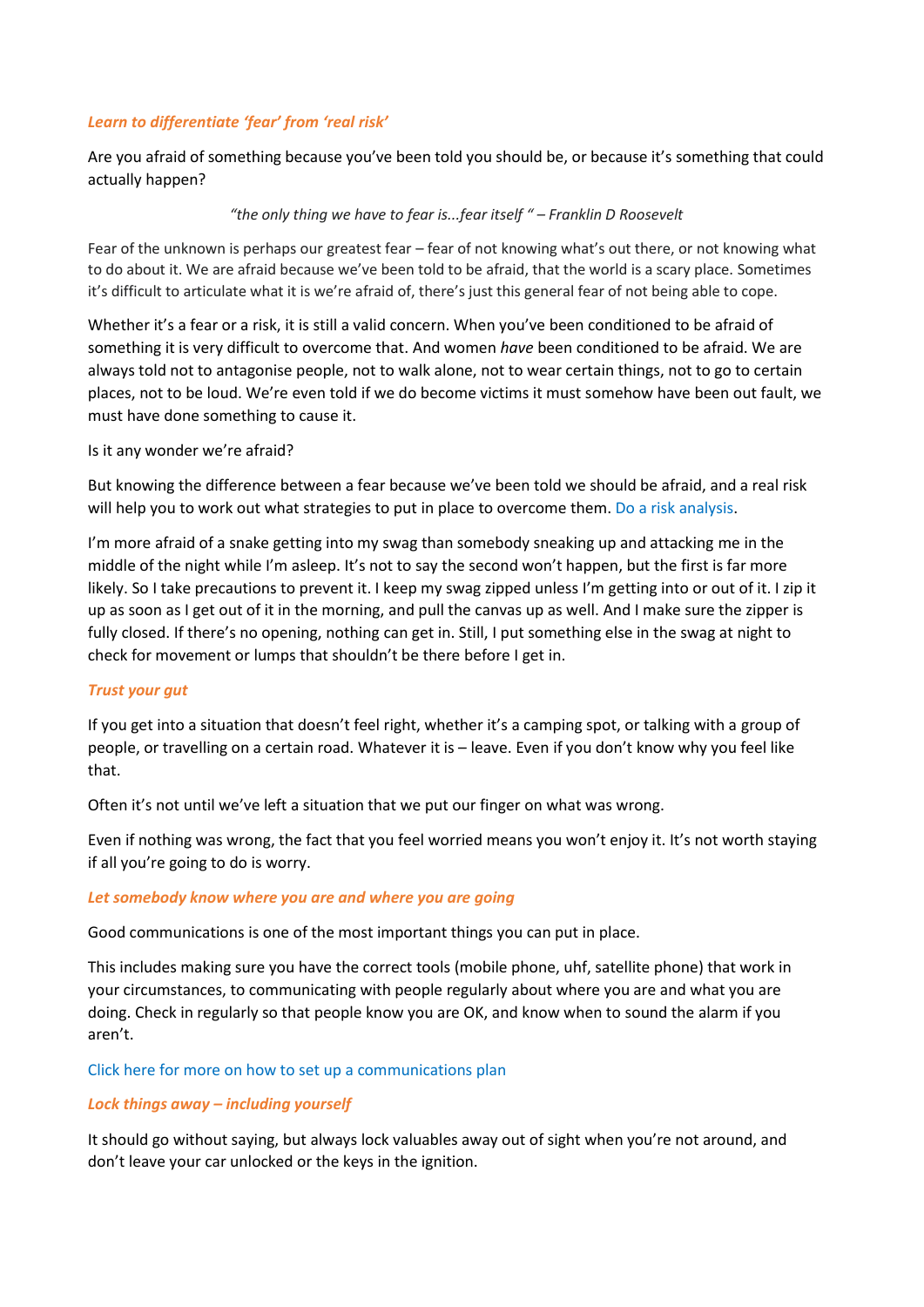If somebody is trying to break into your van at night what you want to do is keep them out, not get in a position where they're already inside and you have to fight them off.

Many women sleep in their cars because they can lock the doors and lock themselves in. Ditto caravans. Having some sort of security around you (locked door and windows) makes it more difficult for people to break in at night

An alarm that's triggered when somebody tries to open the door is a good idea. Something very loud, like an air horn. You can get gas operated air horns from hardware and outdoor shops that could be rigged up to your door, or use a standard door alarm. As long as it's loud enough to shock anybody trying to break in and make them think twice. It will also wake you up (and most of the rest of the campsite) and give you time to react.

You can get zipper locks for tents or swags. They won't stop anybody getting in if they really want to, but they will probably deter those just taking advantage of an opportunity, and give you some warning to react (see below).

Always remember if you are locked in anywhere you still need to be able to get out quickly in an emergency. If there is a key lock make sure the key is somewhere easily accessible. If you're in a tent with a zip lock keep a sharp knife handy to cut your way out if you need to.

## *Shock value*

I know it doesn't sound very comforting, but if somebody is determined to attack you, or break into your van, they will do it. Unless you are a martial arts/self defence expert, there really is very little you can do about it.

However, most people aren't like that. A lot of people, particularly teenagers, are just out to shock, to have fun, to frighten. To take advantage of a situation.

Turn the tables.

Locks and alarms are one line of defence. You can also react – loudly.

And here's where your newfound ability to say 'fuck' comes into its own.

Bang on the side of your van and yell at them. Yell loudly. "What the fuck do you think you're doing?"

DO NOT threaten them with a weapon. Carrying a weapon is illegal. It is also statistically more likely to be used against you than by you. And if they call your bluff you have no come back.

If it's a group of young people on the rampage ask yourself "What would I do if they were my children?" Then do it. Yell at them, tell them to stop, tell them to behave. You are far more likely to get a "sorry ma'am" than to have them attack you. Unless they are violent, in which case lock yourself in somewhere.

Once at my local beach a group of young people were throwing rocks at an uninhabited building, breaking windows or having rocks bounce back onto the footpath. People, including men, crossed the street to avoid them. Not being a shrinking violet I put on my best mum voice and yelled "Oi, you lot. Stop that." They dropped their rocks, looked sheepish, muttered to themselves and got into their cars and left. Most young people are still afraid of their mothers.

## *A place for everything and everything in its place*

Particularly car keys.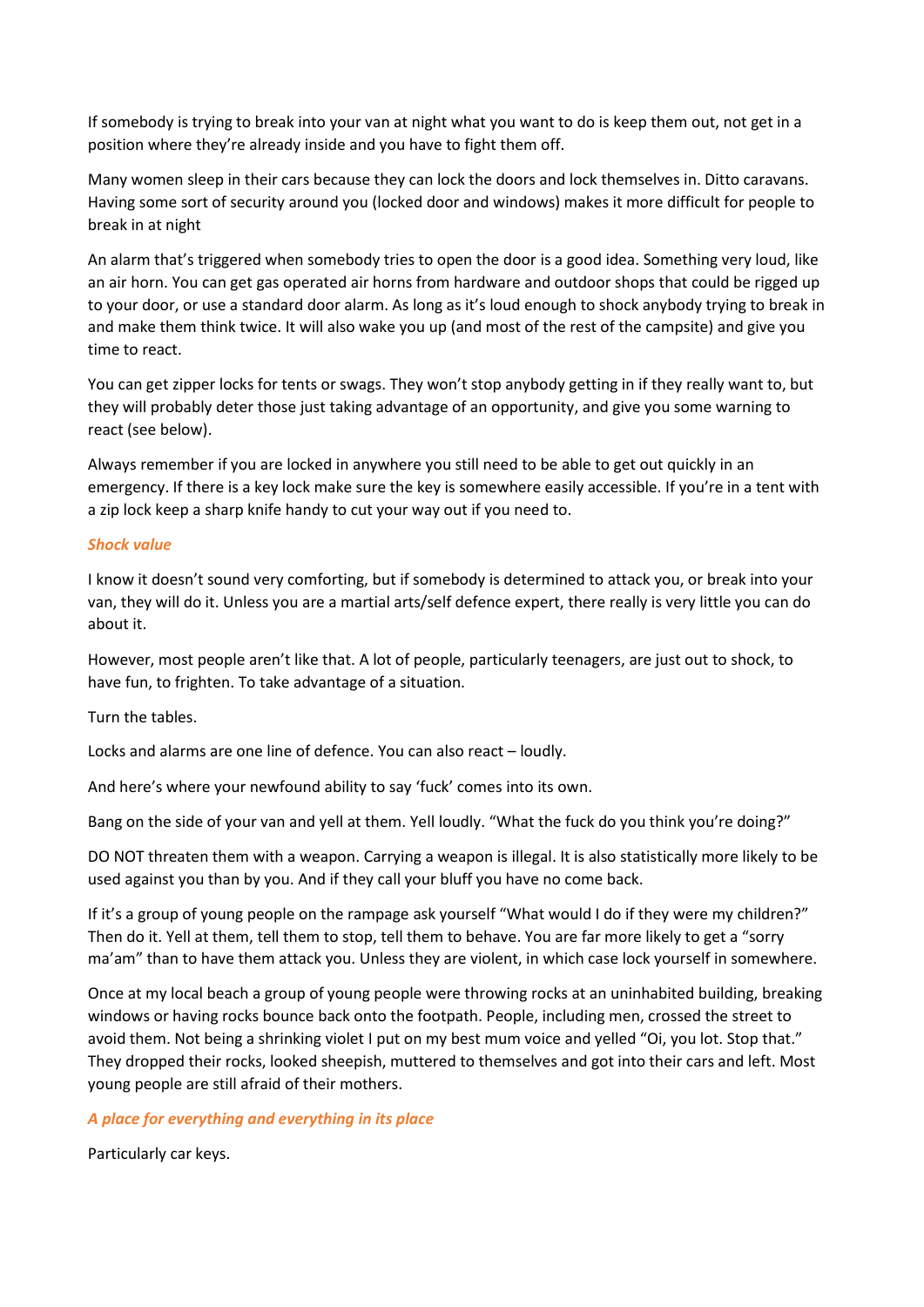If you do need to leave somewhere quickly, you need to be able to grab your car keys quickly. Have a place where you always put them, and make sure you always put them there. It might be one place during the day and another at night while you're asleep, as long as it's the same places each time. If you keep doing this it becomes second nature, and you can grab them quickly in an emergency.

The same is true for everything else in your setup. If you always put things in the same place you can see quickly if you have forgotten something or if something is missing. Your pack up becomes quicker and simpler because you know exactly where everything goes and it all fits in the same place all the time.

# *If you break down or get lost somewhere remote, DO NOT LEAVE YOUR VEHICLE*

I cannot stress this one strongly enough. **DO NOT LEAVE YOUR VEHICLE**. People die leaving their vehicle and trying to walk to get help.

When search parties go out looking for people who are lost the first thing they usually find is the vehicle. A car/van is much easier to spot than an individual walking through the landscape. You have water, food and shelter in the vehicle. It is by far the safest place for you.

Unless you have gone way off track, the odds are that somebody will come past within a few days. Call emergency services if you need to, but sit it out where you are. Always make sure you have enough water to last you for up to a week if you do get lost.

This is where good communications tools – such as a satellite phone – show their worth.

# *Sort the good from the bad (tips)*

Safety tips are everywhere. It seems like every time I get online there's another safety tip for women.

The problem with these tips is that not only do they reinforce that there is a lot out there for us to be afraid of, they're also often not very good safety tips. Sometimes they're even dangerous.

The one that springs to my mind was one that came up repeatedly on every facebook group I was a member of. Friends of mine sent it to me as a good tip for my travels. This is the one about changing your voicemail message if you're lost/in trouble and your phone battery is running low.

It was ubiquitous. The problem was that not only was it *not* a good tip, it was more likely to get you into trouble than to save your life. Even emergency/rescue services were putting out posts asking people not to do this.

For those who haven't yet seen it, it was that if you get into trouble and don't have much battery life, change the voicemail on your mobile phone to say where you are and what your'e doing.

If you haven't seen the main reasons not to change your voicemail message:

- If you are in trouble,need help and have mobile service, your first call should be to emergency services. Listen and do what they tell you.
- Do not waste battery life by trying to change your voicemail message. You need to maintain as much battery as you can in case emergency services need to call you. Close any apps that are open
- Send out a group text message if you want to contact other people. Texting uses far less battery life than changing a voice message. Make the text very clear and let them know exactly what you want them to do

There are other reasons, but these ones are enough.